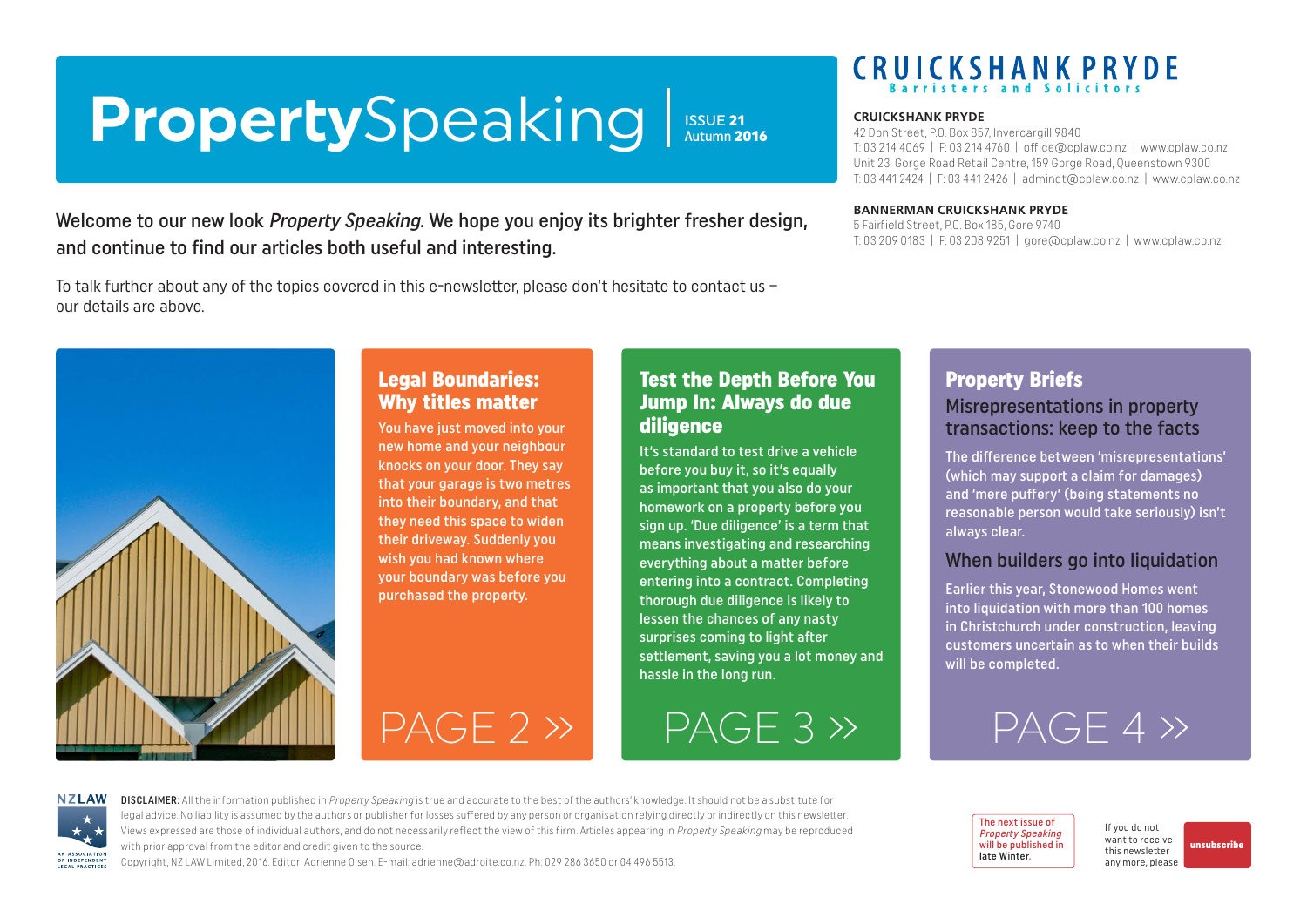#### <span id="page-1-0"></span>**Property**Speaking **Property**Speaking **PAGE 2** ISSUE 21 Autumn 2016

return to [front page](#page-0-0)

Legal Boundaries: Why titles matter

You have just moved into your new home and your neighbour knocks on your door. They say that your garage is two metres into their boundary, and that they need this space to widen their driveway. Suddenly you wish you had known where your boundary was before you purchased the property.

There is a great deal of information now available which shows the boundaries on properties that were previously not apparent without a survey. With the rise of the internet, prospective purchasers are raising issues as to the location of legal boundaries that existing owners may never have known about previously.

Most local council websites provide GIS-Mapping or other forms of aerial maps that give an indication of legal boundaries in relation to the land and dwellings for any given property. These provide invaluable

information, given that most real estate agents include clauses in sale and purchase agreements in which the purchaser declares that they do not rely on the agent or vendor to point out the legal boundaries.

Real estate agents often limit their liability in relation to pointing out the boundaries of a property. A 2013 decision of the Real Estate Agent's Disciplinary Tribunal<sup>1</sup> found that an agent should simply recommend that the purchaser consults a surveyor where the boundary pegs are unable to be located on the property. Unfortunately with older properties, survey pegs may have long disappeared.

It's important for a purchaser to make these enquiries. If a significant part of a dwelling is outside the legal title boundaries, this could have consequences for the transaction. As legal ownership and securities are registered on land, and the dwelling is simply a fixture on that land, many lenders are not prepared to accept such properties as security for a loan, and an insurer may have difficulty providing cover.

1 Rae v REAA & Burch [2013] NZREADT 3

#### Finding out after you've signed the agreement

If you have already signed an agreement to purchase and you find that the dwellings are outside the legal boundaries, you may be able to 'requisition' the title. A requisition is a request that a restriction or matter causing a defect on the title is removed by the vendor. However, in light of a recent High Court  $case<sup>2</sup>$ , issues may arise if the title is 'limited as to parcels'. These titles were created when the New Zealand system for governing titles to land was restructured between 1870 and 1924. During this process, the land was surveyed and accepted by the Land Registry Office before the Crown guaranteed the title. To speed up this process, owners could also apply to have their land title converted into the new system without a survey, but the land area and boundaries would not be guaranteed. Consequently the title would be noted as 'limited as to parcels'.

In the Forde case, Justice Gendall recommended that if a title is 'limited as to parcels' and has dwellings outside of the title area, then it's the purchaser's

2 Forde v Li [2016] NZHC 219

responsibility to obtain a survey and resolve the title defect. Although this decision is under appeal, it suggests that a purchaser would not be entitled to make a requisition for dwellings outside the boundaries in a situation where a title is 'limited as to parcels'.

There are several steps that we recommend both purchasers and vendors take so that you can avoid unpleasant surprises during your property transaction:

- » Discuss this with us. We can search land titles online and look at the GIS-maps, or provide you with links for your own research.
- » Google to find your local council's GISmaps or 'cadastral survey maps'. Check that the fence lines and structures are all inside the lines which represent the legal title to the property.
- » Inspect the property for survey pegs if the property is relatively new or it's on a vacant section. If you are buying a vacant section (which is not limited as to parcels), the vendor is obliged to point out the legal boundaries and have survey  $p$ egs in place.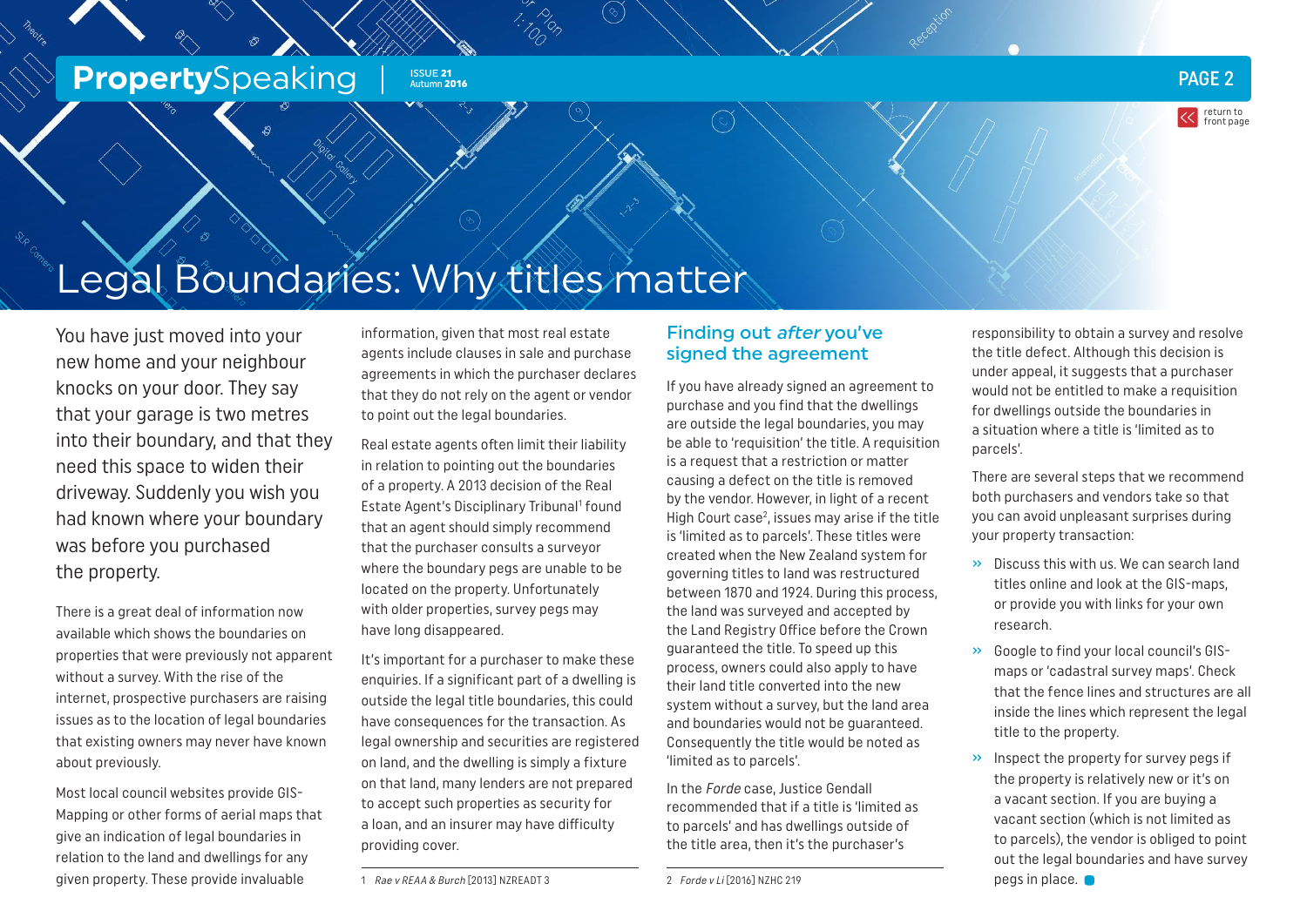#### <span id="page-2-0"></span>**Property**Speaking Issue 21 Autumn 2016

# Test the Depth Before You Jump In: Always do due diligence

It's standard to test drive a vehicle before you buy it, so it's equally as important that you also do your homework on a property before you sign up. 'Due diligence' is a term that means investigating and researching everything about a matter before entering into a contract. Completing thorough due diligence is likely to lessen the chances of any nasty surprises coming to light after settlement, saving you a lot money and hassle in the long run.3

### Take your time

If you don't have time to investigate a property before putting in an offer, ask the agent to insert a due diligence clause into the agreement. This will give you time to ensure that the property is suitable for you in all respects, as well as giving you the ability to cancel the agreement if you discover anything untoward about the property within the due diligence period.

There's no reason why due diligence cannot be completed within five working days. In

the current sellers' market, however, this may not always be possible. Some vendors may prefer a 'cleaner' offer with fewer conditions, even if it's a lower purchase price. If this is the case in your situation, give us a quick call to discuss your options before signing the agreement.

Completing due diligence is particularly important if you are looking at buying a property at auction, as it is of course an unconditional purchase. We often see clients spend time and money on due diligence only for the opening bid to exceed their limit. Spending money before rushing into a contract, however, may save you a larger unexpected bill in the future.

### What to look into

When doing due diligence of a property, we recommend assessing the following factors:

- $\gg$  Land Information Memorandum (LIM): Review the LIM to ensure that all necessary consents for the dwelling, garage, and any alterations have been applied for, and the relevant certificates have been issued.
- » Builder's report: Have a qualified builder inspect the property to make sure it's structurally sound, watertight and free of any major defects that could cost you thousands to fix. (There's more on the importance of a builder's report in Property Speaking Autumn 2015.)
- » Title review: Check all easements, covenants and other registered interests.
- » Finance: Even if you have pre-approval from your lender, it's best to get written confirmation of finance sufficient to complete the purchase, with your lender approving the property as security.
- » Insurance: In Property Speaking Spring/ Summer 2015 there's a story that stressed the importance of getting confirmation that the property is insurable. Your lender will not advance you the funds to settle if there's no insurance over the secured property.
- » Valuation: Make sure you're not overpaying or over-capitalising. Your lender may require this too.
- » Lease/tenancy: Review the terms of the current lease/tenancy agreements in place for the property to ensure viability and future obligations. Getting a rental appraisal should also be considered to determine the current market rent.
- » Council District Plan: Make sure your intended use for the property is allowed under the District Plan, or resource consents may be needed.
- » Council property file: Remember the council only knows what it has been told, so check to see if this matches up with what is actually on site.
- » Local area: Take time to check out the neighbourhood where the property is situated. The area may experience different sounds and smells that you wouldn't know about after a 20-minute visit. You may wish to check with the council about any upcoming projects in the area that may affect its character.
- » A methamphetamine test: Unfortunately it's more common than you think.

Whether it's your first home or another addition to your investment portfolio, purchasing a property is a huge commitment – so it pays to do it right. Conducting due diligence and contacting us at the earliest opportunity will help to ensure your new property will meet your expectations.



PAGE 3

<sup>3</sup> We have more on reasons to check a property before signing the Agreement in Property Briefs – Misrepresentations in property transactions, page 4